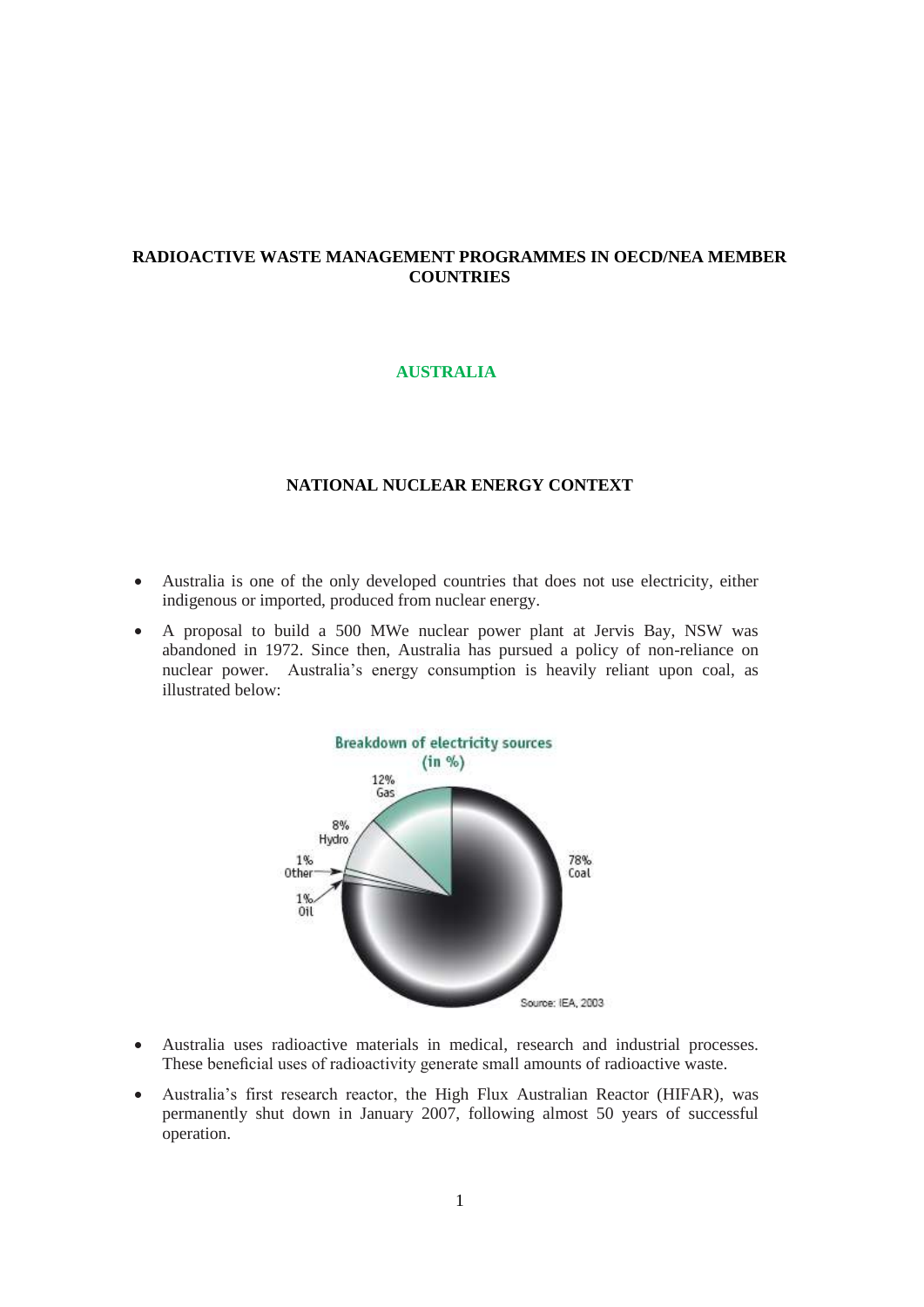- HIFAR has been replaced by the 20 MW Open Pool Australian Light water (OPAL) reactor, which was designed as a multi-purpose research reactor: for neutron beam research, production of radioisotopes for medicine and industry and irradiation of materials, such as silicon for the high-performance computer industry.
- The Australian Radiation Protection and Nuclear Safety Agency (ARPANSA), Australia's national nuclear regulator, issued the Australian Nuclear Science and Technology Organisation (ANSTO) with a licence to operate OPAL in July 2006.
- OPAL is the only operational nuclear reactor in Australia. It is at the heart of almost all the research activities of ANSTO and supports those of several other organisations on the Lucas Heights site near Sydney.

#### **SOURCES, TYPES AND QUANTITIES OF WASTE**

In Australia, radioactive waste is subdivided into four different categories, i.e. A, B, C and S. This classification scheme was developed by the National Health and Medical Research Council (NHMRC) in the Code of Practice for the Near-Surface Disposal of Radioactive Waste in Australia (1992), which is based on international recommendations for radioactive waste management but specifically describes and caters for the types of radioactive waste generated in Australia.

## **Categories A, B and C: Low-level and short-lived intermediate-level radioactive waste**

Wastes in categories A, B and C are low-level and short-lived intermediate-level radioactive wastes under the scheme described in the International Atomic Energy Agency (IAEA) Safety Guide on the Classification of Radioactive Waste. The NHMRC Code defines category A, B and C wastes as suitable for near-surface disposal. Near-surface repositories may include sub-surface trenches and caverns at depths of up to some tens of metres, with or without engineered barriers, and may include above and below-ground vaults. Repository design is determined by the geography and geology of the site and the types of waste to be disposed of in the facility.

Australia's inventory of category A, B and C wastes arises primarily from medical, research and industrial applications of radioactive substances but also includes domestic smoke detectors.

### **Category S: Long-lived intermediate-level waste**

Category S wastes are long-lived intermediate level wastes under the IAEA classification. The amount of long-lived intermediate-level radioactive waste generated in Australia is small, some 500 m<sup>3</sup>, with an annual generation rate of less than 5 m<sup>3</sup>/year. It includes spent or disused radiation sources from medical, research and industrial applications and wastes from production of radiopharmaceuticals and processing of mineral sands. In due course, it will also include long-lived intermediate level radioactive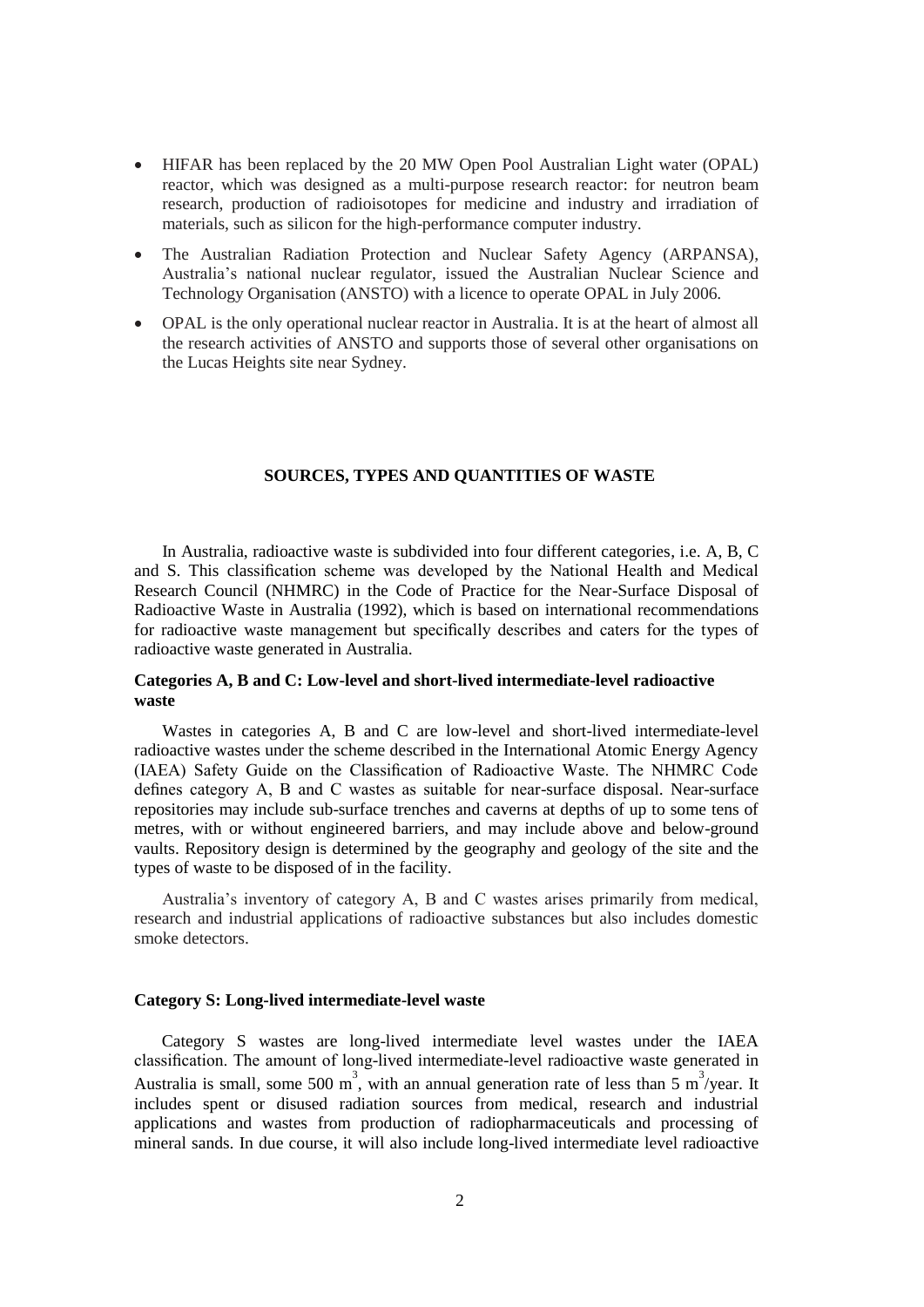waste returned to Australia after treatment of spent fuel from ANSTO's HIFAR and OPAL research reactors. These wastes are not suitable for disposal in a near-surface repository, but they can be safely stored in a purpose-built facility above ground.

### Australia's radioactive waste

| Categories<br>Low-level and short-lived<br>intermediate-level radioactive waste | Cumulative quantity<br>Approximately 3 700 m <sup>3</sup> | Annual arisings<br>Approximately 40 m <sup>3</sup> |
|---------------------------------------------------------------------------------|-----------------------------------------------------------|----------------------------------------------------|
|                                                                                 |                                                           |                                                    |

" An additional 500 m<sup>s</sup> of low-level waste is expected to arise in 2035 from the decommissioning of the HIFAR research reactor at Lucas Heights in Sydney.

#### **High-level waste**

Australia does not generate any high-level waste and it is Australian Government policy that Australia will not accept high-level waste from other countries.

## **RADIOACTIVE WASTE MANAGEMENT POLICIES AND PROGRAMMES**

#### **Proposed national radioactive waste management facility**

Australia's radioactive waste comes from two main sources: mining activities and the use of radionuclides in research, medicine and industry.

In Australia, producers of radioactive waste are responsible for looking after the waste that they generate, and each of the Federal, State and Territory governments is responsible for regulating the radioactive waste generated within its jurisdiction. Given the small amounts of radioactive waste generated in Australia, it is technically and economically inefficient, as well as impractical, for storage and disposal facilities to be established within each jurisdiction. As a result, almost half of Australia's radioactive waste is stored at hospitals and universities in more than 50 different locations around Australia.

Although the waste is stored under supervision, and in accordance with Acts and Regulations applied by each level of government, these arrangements are not ideal as storage of waste is not centralised and long-term safety is not assured.

The Australian Government started discussing siting and selection criteria for a national repository in 1985. Whilst numerous proposals to establish a national, purposebuilt facility for the storage and disposal of radioactive waste have been put forward since that time, to date, these proposals have not been successful in establishing a national repository.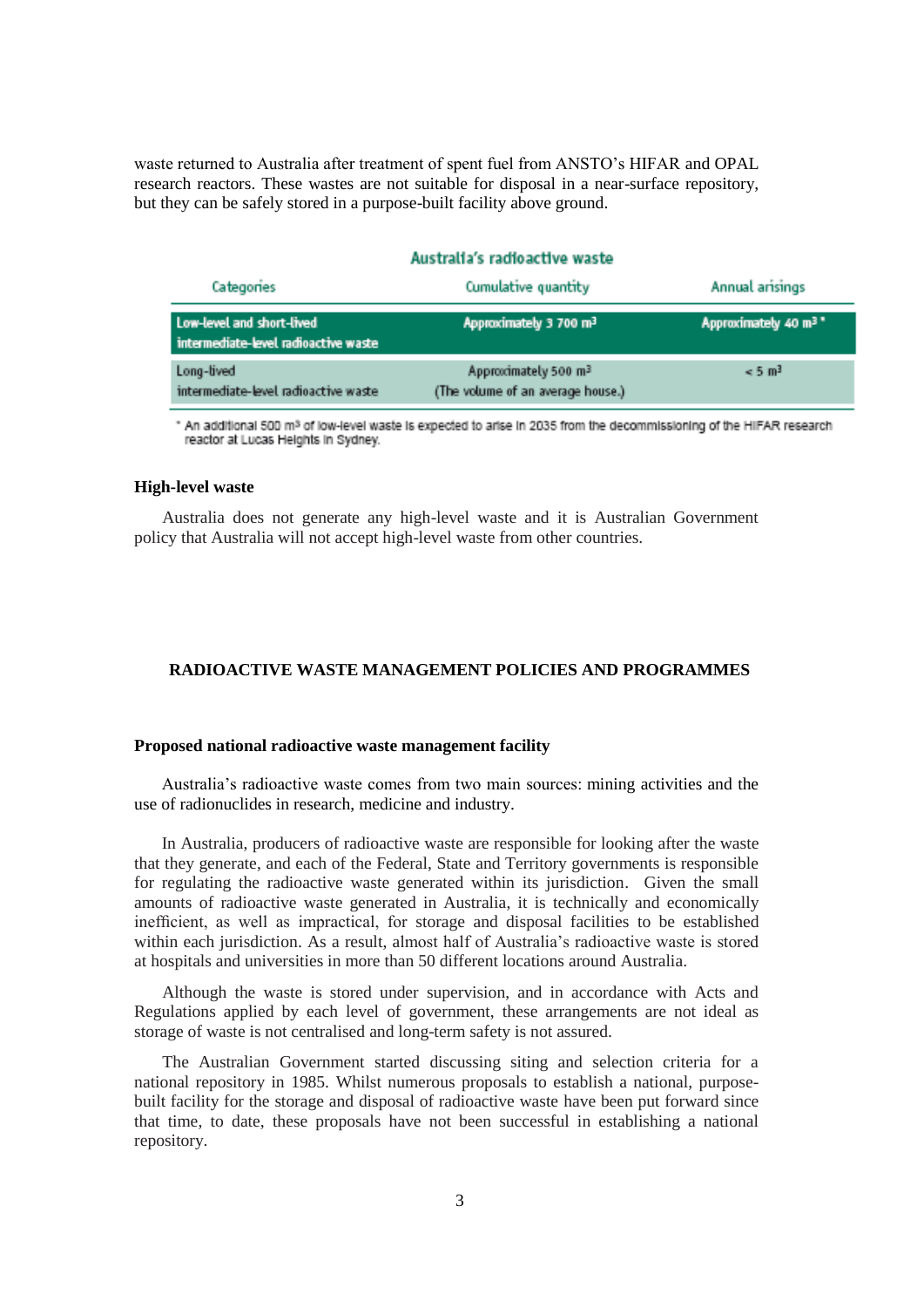In December 2005, the Australian Government passed the *Commonwealth Radioactive Waste Management Act 2005*, (whose full title is "an Act to make provision in relation to the selection of a site for, and the establishment and operation of, a radioactive waste management facility, and for related purposes"). This Act provides the Commonwealth with the express authority to do anything necessary for, or incidental to, establishing or operating a Commonwealth Radioactive Waste Management Facility (CRWMF) in the Northern Territory and transporting radioactive waste to it. This facility would manage radioactive waste of Commonwealth origin only.

Following the introduction of this Act, four sites were selected as being possible sites for the CRWMF, and a detailed suitability study of each site is currently being undertaken. Once the final site has been chosen, licences to site, construct and operate the CRWMF must be obtained from ARPANSA. The Australian Government, represented by the Department of Resources, Energy and Tourism (DRET) will own the CRWMF, but it is expected that a contractor will manage the facility on a day-to-day basis.

Depending on the suitability of the host site, low level and short-lived intermediate level waste will be disposed of in a near-surface repository. Long-lived intermediate level waste will be stored in a separate building (see below). Under the NHMRC classification scheme, low-level radioactive waste includes such things as lightly contaminated clothing, laboratory equipment and soil as well as smoke detectors. It contains only very small amounts of radioactive material. (A smoke detector, for example, contains only about 40 kBq of activity.) It does not require shielding during handling and transport, it presents a very low radiation hazard, and it is suitable for shallow land burial.

Intermediate-level radioactive waste may include spent or disused radiation sources from industry or hospitals, resins, chemical sludges and metal nuclear fuel cladding. Such waste may require radiation shielding to allow safe handling. An industrial radiation source containing about 20 GBq of activity would be classified as intermediate-level radioactive waste. Under the NHMRC classification scheme, if it has a short half-life, about 30 years or less, it is classified as short-lived intermediate-level radioactive waste and may be accepted by the proposed national repository if other considerations are met.

### **Store for long-lived intermediate-level waste**

It is proposed that an above-ground, purpose built store for intermediate level waste will be co-located at the CRWMF site. Any such store will also be subject to the relevant licence approvals from ARPANSA for site preparation and for construction and operation of the facility.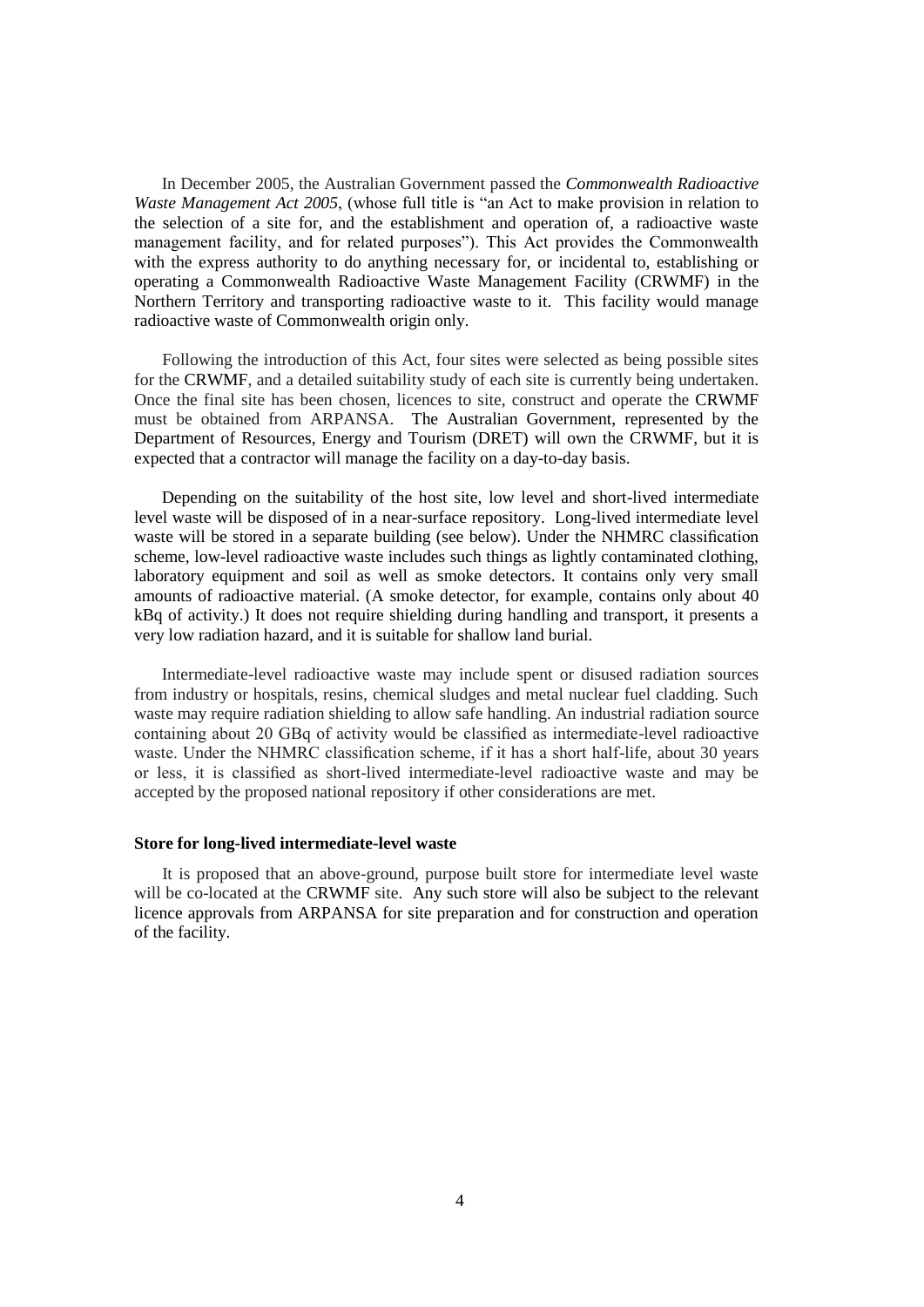### **RESEARCH AND DEVELOPMENT**

The development of ceramic waste forms for the immobilisation of high level and long-lived radioactive waste is continuing in Australia. ANSTO is currently installing a process to immobilise its own radioactive wastes arising from radiopharmaceutical production.

ANSTO has also developed processes and technologies for managing its radioactive wastes, which include the so-called legacy wastes that have accumulated over the 40 years of ANSTO operations. The processes involve a number of integrated tasks that have provided ANSTO with modern waste management facilities and capabilities. The construction of a multi-purpose Waste Treatment & Packaging Facility will enable ANSTO to prepare waste in forms that comply with the repository waste acceptance criteria for storage in the proposed CRWMF.

#### **DECOMMISSIONING AND DISMANTLING POLICIES AND PROJECTS**

Australia has one operating research reactor (OPAL) and two permanently shutdown research reactors (HIFAR & MOATA). Each of these reactors is under the control of ANSTO. HIFAR, a 10MW thermal reactor, was operated between 1958 and 2007, and MOATA, an ARGONAUT 100 kW type reactor, was operated between 1961 and 1995. ANSTO currently holds a licence from ARPANSA to decommission the MOATA reactor and intends to apply for a licence to decommission HIFAR in the near future.

The MOATA decommissioning studies were finalised in 1999 and a decision was taken to adopt a long-term storage option. However, this timeframe has since been revised and planning for the decommissioning of MOATA has commenced. Preparatory steps of removing fuel and coolant from the reactor, had already been carried out in 1996. The main reactor structure is currently in the care and maintenance stage until decommissioning plans are finalised.

Both reactor structures are enclosed, and measures have been put in place to prevent unauthorised access. The facilities are subject to periodic inspection and radiation measurement, and are incorporated into ANSTO's plans and arrangements for accidents and incidents on site. Financial provision has already been made for the cost of the current stages of decommissioning.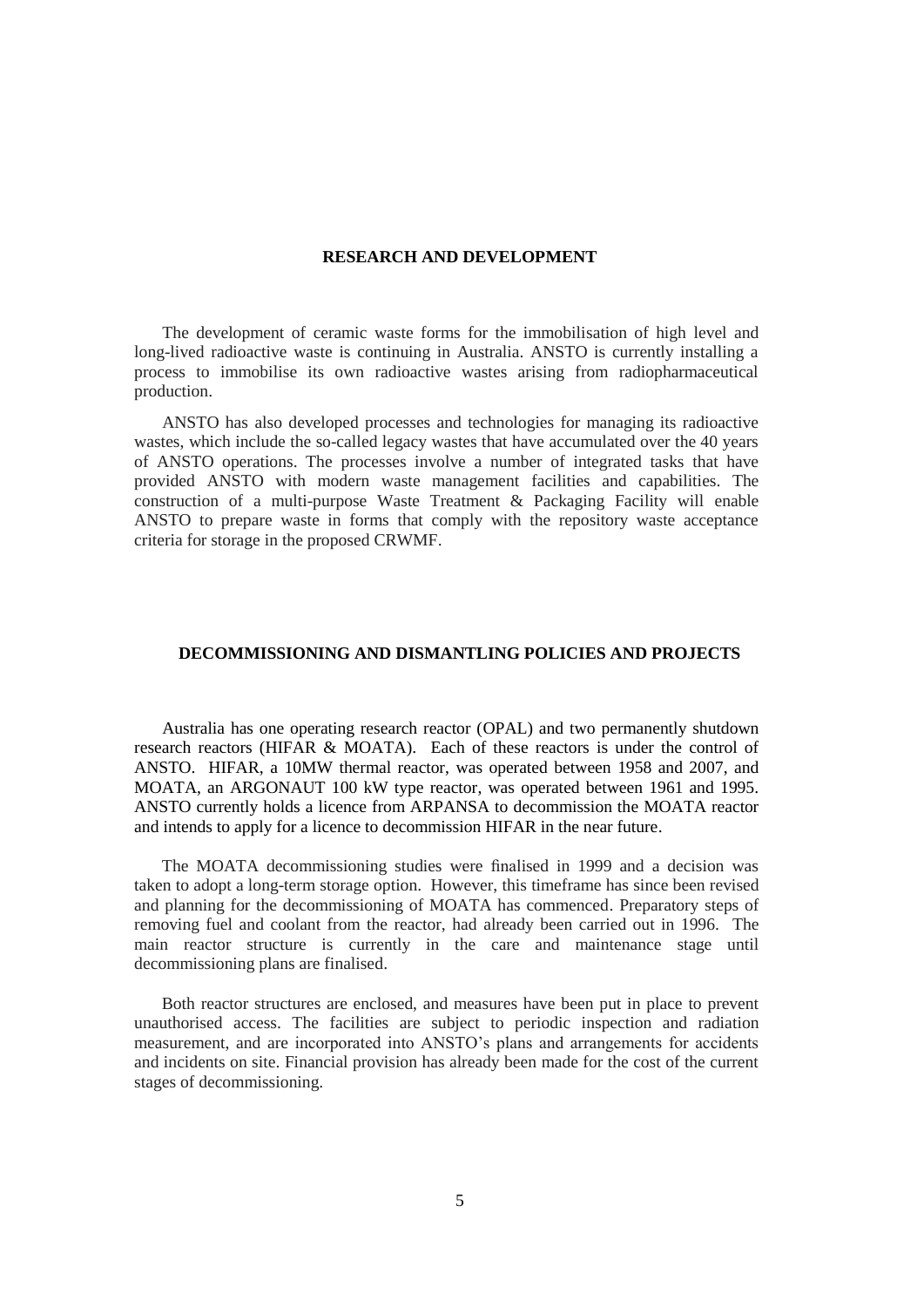### **TRANSPORT**

#### **How often will transport take place?**

Because Commonwealth agencies produce only a very small amount of radioactive waste each year, transport of radioactive material to the CRWMF will be infrequent. Initially, a number of shipments will be required for disposal of Australia's existing inventory of low-level radioactive waste. Once the existing national inventory is removed to the CRWMF, disposal campaigns are expected to take place every one to three years.

It is estimated that 20 million packages of radioactive material are routinely and safely transported throughout the world each year. More than 30 000 of these movements take place within Australia. In fact, there are fewer risks associated with transporting radioactive waste than there are with flammable and corrosive substances such as fuel and acid, which are routinely transported in and around major cities on a daily basis. Like any other vehicles carrying hazardous materials, those vehicles transporting radioactive waste are appropriately marked.

### **COMPETENT AUTHORITIES**

#### *Is transporting radioactive waste safe?*

Australia is a federation of six States (i.e. New South Wales, Queensland, Victoria, South Australia, Western Australia and Tasmania), with three self-governing Territories (i.e. the Northern Territory, the Australian Capital Territory and Norfolk Island), each with its own constitution, government and laws. The Australian Constitution originated as an agreement under which the former British colonies came together as States in a federation. It established the form of the federal government (i.e. the Australian Government or Commonwealth) and set out the legal basis for relations between the Commonwealth and the States and Territories.

The list below shows the regulatory bodies established by the States and Territories for regulation of the safe use of radioactive material and equipment and, in the case of the Commonwealth, it shows the body responsible for regulation of nuclear installations such as the OPAL and HIFAR reactors, the proposed CRWMF and other prescribed radiation facilities such as the National Medical Cyclotron.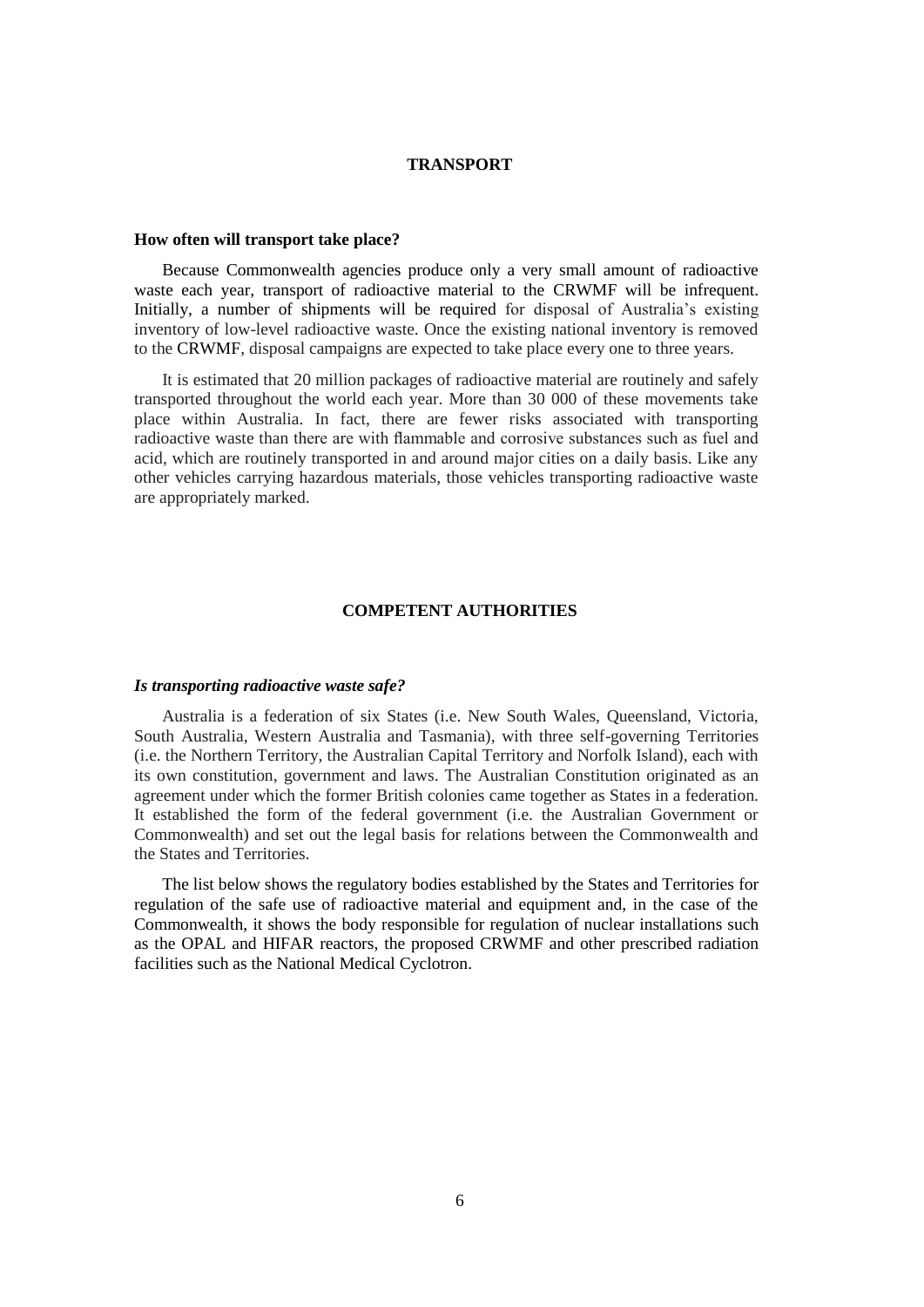

#### Main bodies involved in radioactive waste management in Australia

# **FINANCING**

The Commonwealth, State and Territory Governments each finance their own radioactive waste management schemes and associated research and development programmes. These schemes and programmes are generally financed through direct government funding, except in Western Australia and Queensland where the established radioactive waste management facilities are partly financed by fees charged for accepting waste.

### **PUBLIC INFORMATION**

For more information, the websites of the relevant authorities and organisations are listed below.

#### **Government**

Department of Resources, Energy and Tourism (DRET) The Information Officer Radioactive Waste Management Department of Resources, Energy and Tourism (DRET), Canberra E-mail: radioactivewaste@dest.gov.au –or see: http://www.radioactivewaste.gov.au/